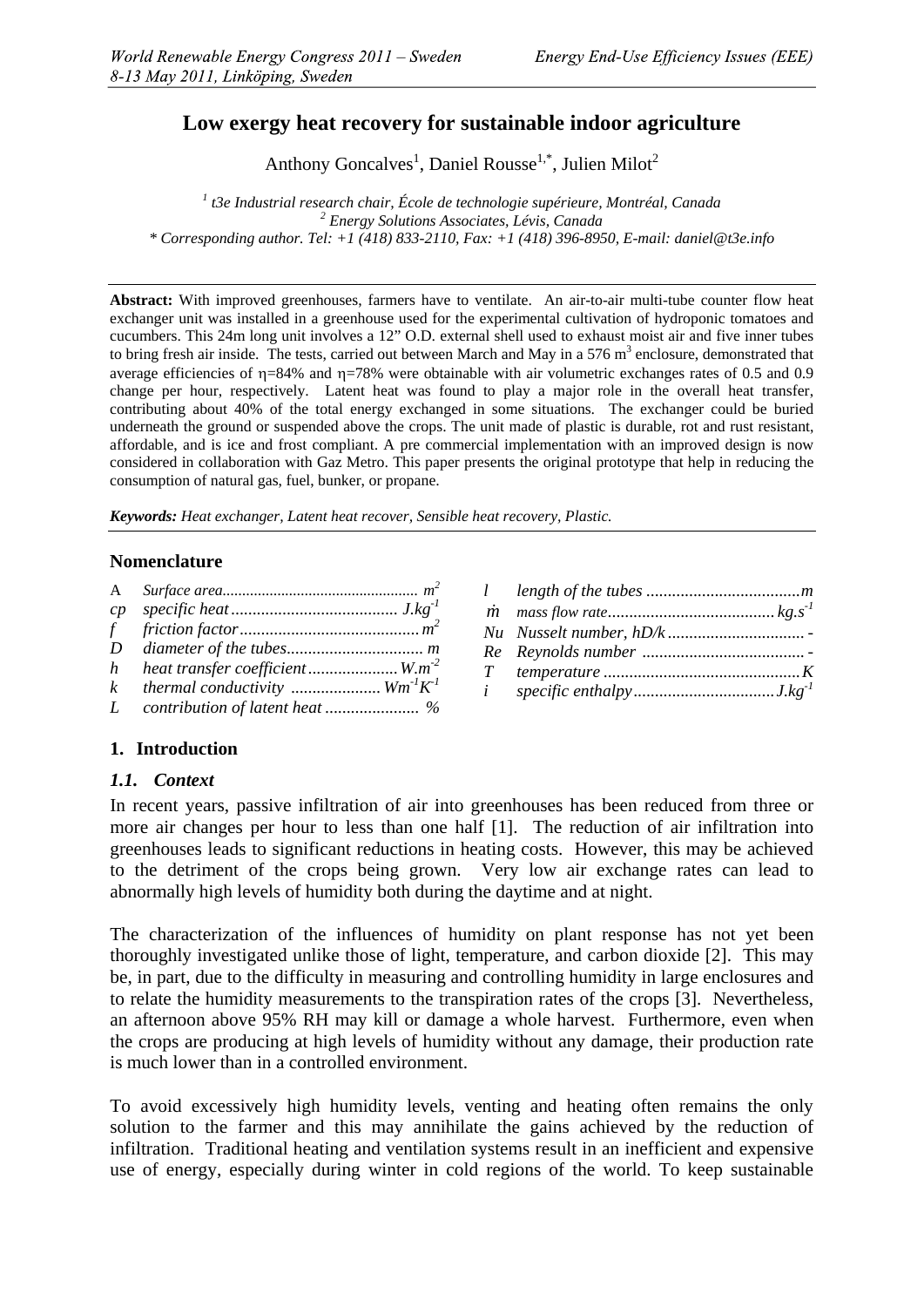development strategies, this exchanger should be low cost, user friendly, rot and corrosion resistance, efficient even when ice and frost are present, and, obviously, save energy. The purpose of this study is to design, build, and test such an exchanger to be used in greenhouses located in Northern countries.

## *1.2. Economics in cold regions*

The *Syndicat des Producteurs en Serres du Québec* (SPSQ) [4] lists the problem of humidity control in greenhouses as a top priority for this industry. Table 1 [5] indicates the average annual energy requirement per unit area and its corresponding unit cost of operation, for a greenhouse located in Quebec (Canada), as a function of its dehumidification strategy. The data for unit costs are updated for 2011.

| $\sqrt{2}$       |                      |                                 |       | $\cdots$<br>. |                                 |      |             |
|------------------|----------------------|---------------------------------|-------|---------------|---------------------------------|------|-------------|
| Dehumidification | Energy               | $\mathrm{Cost}^*$               |       |               | Difference with/without         |      |             |
| Strategy         | Requirement          | $(\frac{\text{S}}{\text{m}^2})$ |       |               | $(\frac{\text{S}}{\text{m}^2})$ |      |             |
|                  | (MJ/m <sup>2</sup> ) | Gas                             | Oil   | Electricity   | Gas                             | Эil  | Electricity |
| None             | 1672                 | 29,14                           | 44.13 | 35,76         | $\overline{\phantom{0}}$        |      |             |
| 1 vol/h          | 1883                 | 32,81                           | 49,70 | 40,28         | 3,68                            | 5,57 | 4.51        |
| Proportional     | 1980                 | 34,50                           | 52,26 | 42,35         | 5,37                            | 8.13 | 6,59        |
|                  | -------              | .                               | .     |               |                                 |      |             |

*Table 1. Energy requirements and costs as a function of the ventilation strategy in greenhouses.* 

Cost estimates based on:

In Table 1, the first row corresponds to unit heating costs when dehumidification is due to exfiltration of moist air only (balanced by infiltration of cold air), while most of the vapour condenses on the roof and the walls of the greenhouse. This situation is mostly found in old installations where passive infiltration is important. The second row shows figures for a situation where a whole change of air is made in the greenhouse in an hour. The last results presented in the third row of Table 1 pertain to the situation where the farmer ventilates to maintain an adequate level of humidity all the time. Table 1 shows that in cold climates: (1) about 13% to 18% of the heating costs of a standard greenhouse are due to humidity management; (2) proportional ventilation is about 5.4 (for natural gas) to 8.1 CDN\$/ $m^2$  (for Oil, indeed electricity is cheaper than oil in Québec) per year more expensive than no ventilation. This is twice as much as in the 1990s for which this cost varied from about 2.5 (for natural gas) to 4.7 CDN\$/ $m<sup>2</sup>$  (for electricity). This represents a minimum extra cost of about 800\$/y for a small 144  $m^2$  unit which results in millions of dollars for the 110 hectares of crops and 134 hectares of ornamental plants being grown in Quebec only. Hence, one of the objectives of the work is to provide an equipment with a low payback period to be used by most farmers. At last, it should be stated that the critical periods for ventilation are fall and spring for which crops are growing and a fast rate and condensation on the walls is not as important as in winter.

## **2. Methodology**

## *2.1. Description of the prototype*

After a feasibility study, it was decided to build a multi-tube counter-flow heat exchanger. In view of the restrictions formulated in the introduction, corrugated and flexible thermoplastic drainage tubing [6] was selected to serve as the core of the multi-tube exchanger, four thermoplastic tubes 76 mm I.D. wrapped around a central 101 mm I.D. tube were used. The external kernel or shell of the exchanger that carries the warm and moist air was a tube 305

<sup>@0.48\$/</sup>m3 and 80% efficiency for natural gas 38.9MJ/L@0.54\$/L and 75% efficiency for oil no.2 3.6MJ/kW-h@0.077\$/kW-h for electricity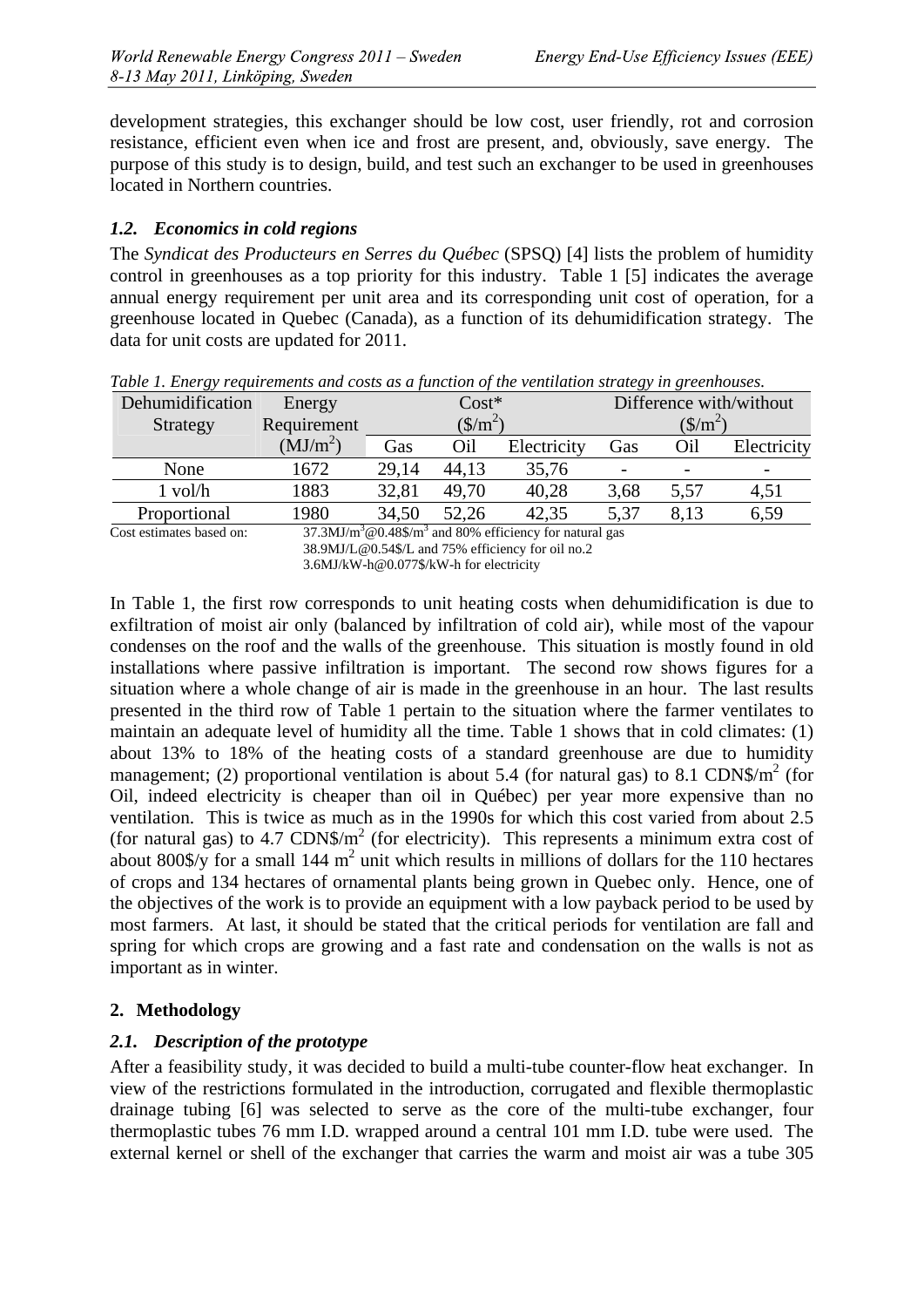mm I.D. with a corrugated outer surface (361 mm O.D.) and a smooth inside surface to permit ease of assembly [7], see Fig. 1.

Due to the unlimited amount of space available within greenhouses and because the major part of the exchanger could be buried or suspended, compactness [8] was not a critical parameter here. As a result the heat transfer area density of the first prototype was about 27  $\rm m^2/m^3$ . The first exchanger prototype was 24.3 m long and involved about 66.9 m<sup>2</sup> of direct exchange area. In the calculation of the exchange area, the effects of the corrugations have been taken into account. This yields about 100% increase over smooth tubes. The surface increase for the 76 mm tube is the same. Fig. 2(a) shows the warm end of the unit: the four gray tubes are carrying the warm moist air which is injected in the external shell. Fig. 2(b) shows the cold end of the prototype.



*Figure 1: Schematic of the prototype: (left) cross-section; (right) longitudinal cross-section and geometrical details of the 101mm I.D. tube* 

It can be seen in Fig. 2b that the ventilator is built into the plenum and that the tubes are isolated to prevent condensation in the greenhouse. The overall cost of this prototype, excluding the fans, is much below 2000 CDN\$.



*Figure 2: (a) The warm end of the unit; (b) The cold end of the unit* 

The size of the prototype is justified by the requirement to operate at subzero temperatures for which accumulation of ice should not significantly increase the pressure drop and decrease the overall efficiency. In addition to having a low area density, the original unit has been designed to permit a maximum volumetric exchange rate of one volume per hour in a 576  $m<sup>3</sup>$ greenhouse located at the *Institut des Technologies Agro-alimentaires de St-Hyacinthe*,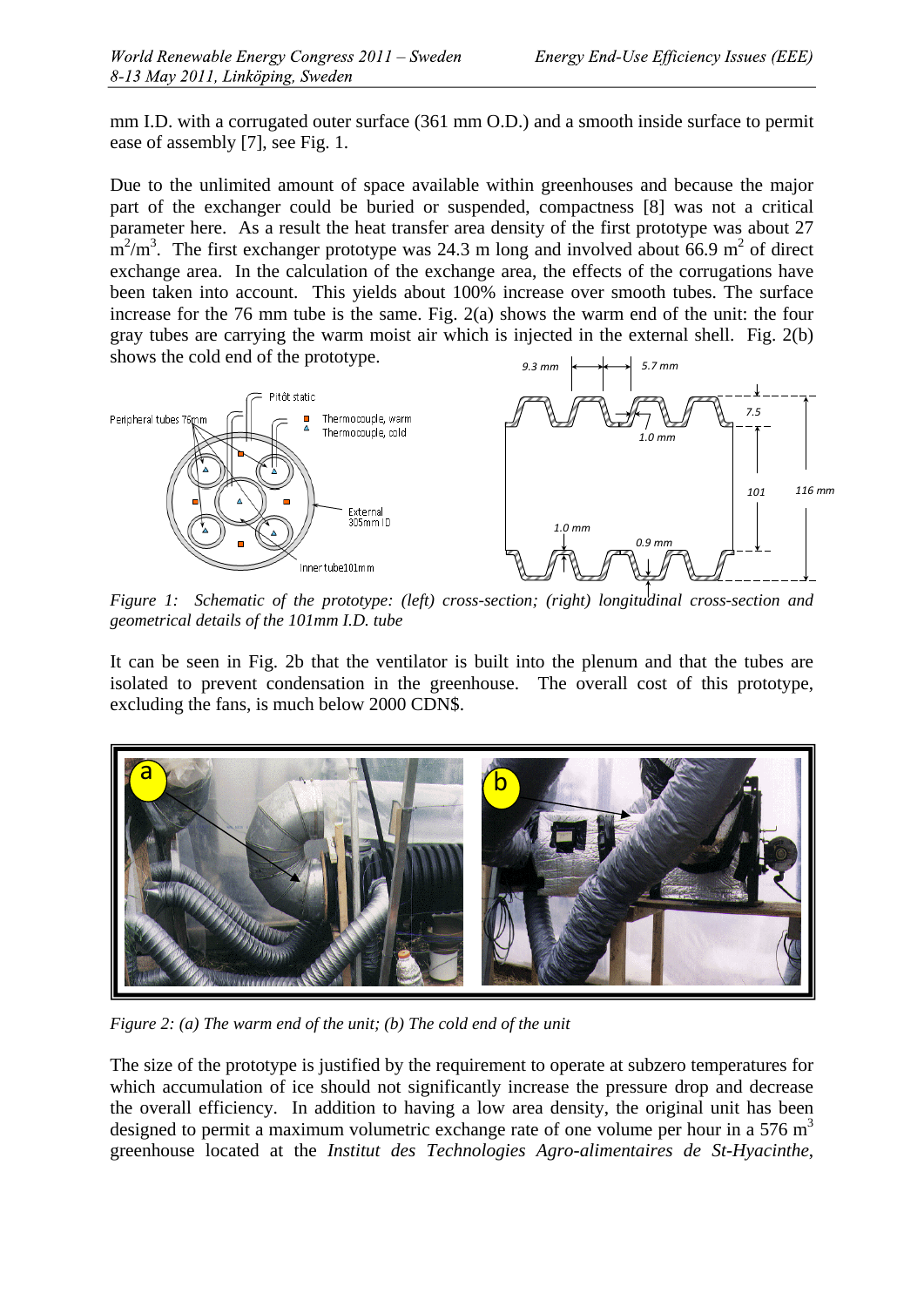Québec. The greenhouse is part of a larger complex involving several units. It is entirely covered by polyethylene films on the top and on its sides.

### *2.2. Numerical design tool*

Brundrett et al. [1] proposed a simple model to design heat exchangers to be used as dehumidifiers in greenhouses. In [1], the authors proposed to carry out energy balances along the axis of the exchanger from one volume to the next. In dry and wet zones, the overall heat transfer coefficient is calculated differently while the external kernel is assumed to be adiabatic. These researchers validated their model with respect to results obtained from two prototypes. The prototypes involved two air streams separated by a polyethylene film on which condensation occurred as the warm and moist stream reached its dew point. In [1], the comparison between experimental and predicted performance is reported to be excellent. In that study [1], the discrepancies are believed to be due to heat transfer to the outer shell of the exchanger which is neglected in the model. Nevertheless, based on the model of Brundrett *et al*. [1], a one-dimensional basic numerical design tool was developed and implemented to allow for the design of the above-described prototype. The correlation that was used for the internal and external surfaces of the five tubes that constitute the core of the unit is the acknowledged relation proposed by Gnielinski [9,10] with the entrance correction factor derived by Hausen [11,12]. For the internal Nusselt number this yields:

$$
Nu_{i} = \frac{(f/8)(\text{Re}_{D_{i}} - 1000)\text{Pr}}{1 + 12.7\sqrt{f/8}(\text{Pr}^{2/3} - 1)} \left[1 + \left(\frac{D_{i}}{l}\right)^{2/3}\right]
$$
(1)

where  $Re_{Di}$  is the Reynolds number, based upon the tube diameter  $D_i$ , Pr is the Prandtl number, and *f* is the friction factor [8]. For corrugated drainage tubes, there are no data available to quantify the relative roughness,  $\varepsilon/D$ . Hence, after a series of pressure drop measurements,  $\varepsilon$  was approximated to an average of 0.001m.

The outer shell was assumed to be adiabatic. The predictions then have to include the specifications of the psychometric properties of the hot air, with wet and dry bulb air temperatures and absolute pressure being required. The prediction model thus determines where the warm fluid will experience condensation of moisture by dropping below its dew point temperature. The calculation of the overall exchanger is then divided into two sections: the first where heat transfer occurs exclusively by sensible transfer and the second where heat transfer involves latent as well as sensible heat. The overall heat transfer between the hot and cold fluids is given by:

$$
q = \dot{m}_o \left( i_{o, \text{inlet}} - i_{o, \text{outlet}} \right) = \dot{m}_i \left( i_{i, \text{outlet}} - i_{i, \text{inlet}} \right)
$$
\n
$$
\tag{2}
$$

An iterative procedure is employed in the two sections until a balance is obtained in the calculation of the heat transfer with Eq.(2) and that with UA LMTD [8]. The contribution of latent heat to the total heat transfer was estimated with:

$$
L = \left[1 - \frac{c_p \left(T_{o,\text{inlet}} - T_{o,\text{outlet}}\right)}{i_{o,\text{inlet}} - i_{i,\text{inlet}}}\right]^* 100
$$
\n
$$
\tag{3}
$$

where subscript *i* refers to the stream inside the tubes and subscript *o* refers to that outside the tubes or into the kernel. The efficiency is defined as: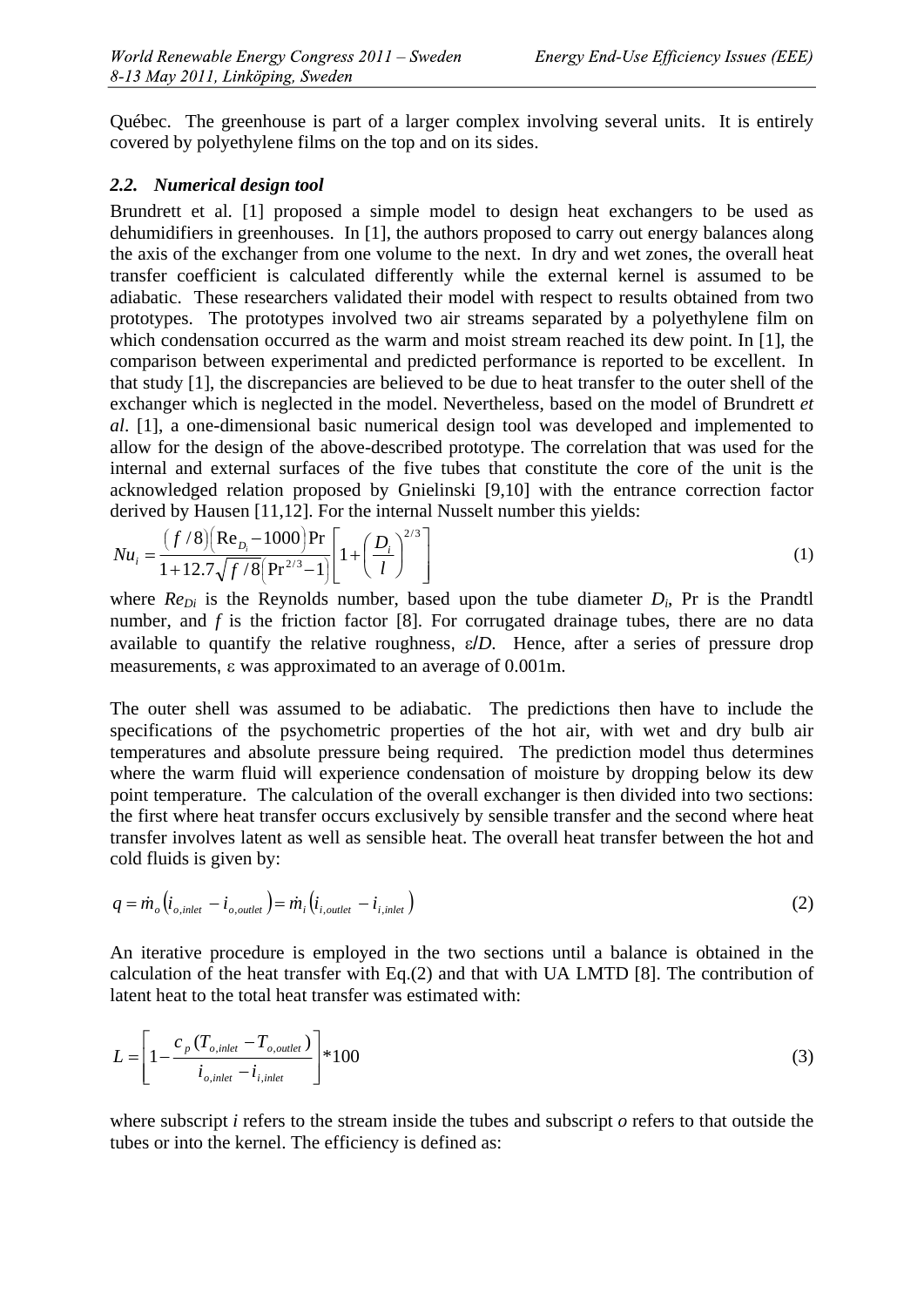$$
\eta = \frac{T_{o, inlet} - T_{i, inlet}}{T_{i,outlet} - T_{i, inlet}}
$$

#### **3. Results**

#### *3.1. Global results*

In this section overall results are provided for the period extending from March  $21<sup>st</sup>$  to May 21<sup>st</sup>. Spring is selected as it corresponds to a critical period as the plants are active and condensation rates on the walls very low due to higher temperatures than those found in the winter. At a rate of  $Q=0.5$  air change per hour, the average efficiency based on temperature for the whole period of investigation was about :  $\eta$  =84% with a 5% standard deviation. For the results obtained with  $\dot{Q}$ =0.9 air change per hour, the average efficiency decreased to  $n=78\%$  with a 3.5% standard deviation.

The experimental results carried out over the two months period indicate that for  $T_{i,inel}$  varying between 1 and  $3^{\circ}$ C with RH varying between 63% and 70%, the contribution of the latent heat to the overall heat transfer fell within a 39 to 43% range. To obtain such results, the amount of condensation recovered is measured (to estimate latent heat recovery) as well as the overall temperature differences.

The amount of water that condenses on the walls is calculated based on the variation of the absolute water content of the warm moist fluid along the exchanger. A typical rate of condensation is about 1680 mL/h. The maximum condensation rate was found to reach 3200 mL/h when the external temperature was  $-10^{\circ}$ C and the internal temperature 20 $^{\circ}$ C with 85% RH. The maximum power used by the Delhi fans was 637 W, and the rate of heat gained by the cold fluid varied from 874 W at  $T_{i,inter} = 14^{\circ}\text{C}$  to 3 089 W at  $T_{i,inter} = -10^{\circ}\text{C}$ . This indicates a variation in the COP such that:  $1.4 <$  COP  $<$  4.8.

The first day was March 26th, when the volumetric flow rate of warm fluid,  $\dot{v}_h$ , was 0.099 m3/s and that of the cold fluid,  $\dot{v}$ , was 0.079 m3/s. The profile presented in Fig. 3 (a) is typical of what was observed when the prototype operated at 0.5 air change per hour.



*Fig. 3: Temperature distribution. (a) March 26th: 8h10, 0.5 air chg / h; (b) April 5th: 4h50, 0.9 air chg / h* 

For this case, the relative humidity at the warm exit of the cold stream was 15.7% while it was almost completely saturated at 93.5% at the cold exit of the warm stream. The efficiency was 89%. The heat recovery was excellent: 1948W. And at that time of the day, provided that the fans needed 355W, the COP was 5.51.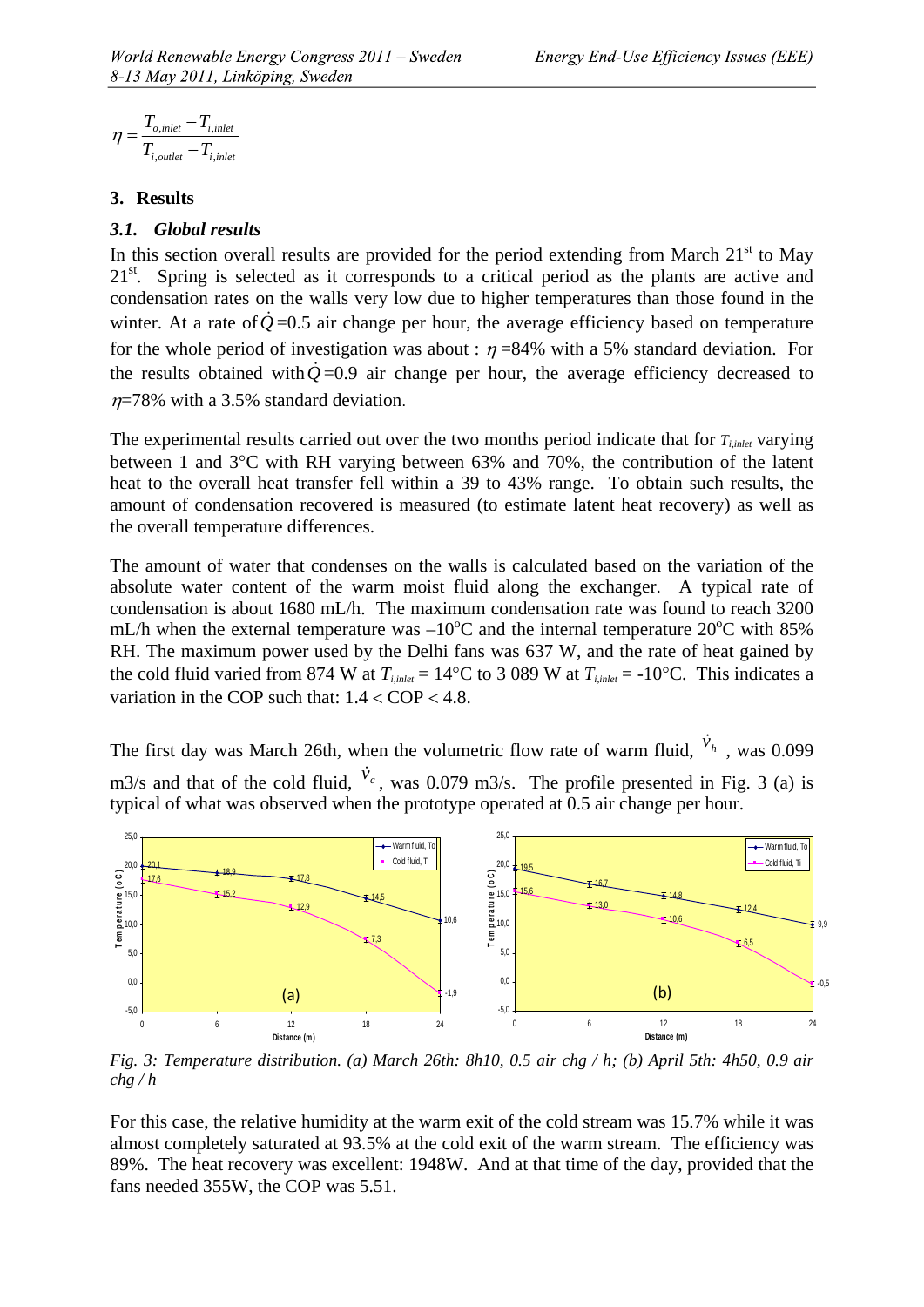Fig. 3(b) shows results for April 5th, when  $\dot{v}_h$  was 0.148 m<sup>3</sup>/s and  $\dot{v}_c$  was 0.141 m<sup>3</sup>/s. Similar trends can be observed. For this second case, the relative humidity at the warm exit of the cold stream was 18.9% and the efficiency was 81%. 2856W were recovered while 637W were used: the COP was 4.48.

### *3.2. Psychometrics results*

The relative humidity was also monitored to assess the ability of the unit to fulfil the needs of the plants. It is worth noting that 0.9 air chg/h is not enough to maintain an adequate level of humidity in the complex all year long: it should be adequate about 80% of the time. But for this design, only general characteristics were to be obtained. The test was carried out in the critical period of growth for a greenhouse in Québec. As a result, it was expected that the humidity level would be very high in this period even under operation: traditional ventilation had to be used as a complement. Fig. 4 shows the relative humidity distribution for March 26th.



*Fig. 4: Relative humidity distribution in the greenhouse on March*  $26<sup>th</sup>$ 

The results for the humidity in the greenhouse (diamonds) show a first peak early in the morning: March 26th was sunny and the plants were active early. The humidity had to be lowered with standard ventilation as the unit was not able to deliver a sufficient flow rate to evacuate a sufficient amount of moisture. A second peak appears at about  $t = 900$  min, that is when the sun sets. At that time, the greenhouse had to be closed as the external temperature became too low to maintain an adequate temperature level inside. The interesting part of the curve is that the unit was able to lower the humidity level rapidly after sunset. In brief, a bigger unit would have been needed only in the morning for that day. The inlet stream humidity results (squares) show the period in the day when it stopped: the unit operated almost continuously. The last results (crosses) show that air was saturated in the warm stream except when additional ventilation was used. In these conditions, the humidity level in the greenhouse was below 75%.

Fig. 5 presents typical results obtained for a period ranging from April 5th to April 9th. This sequence demonstrates the performance of the prototype as a dehumidifier over an extended period. At that time, about 300 mature plants of tomato and cucumber were growing. During this period, the exchanger was operated continuously with a RH threshold of 75%. The transpiration cycle of the plants can be interpreted as follows. The photosynthesis activities diminish after sunset. As shown in the figure, the relative humidity then reaches peak lows of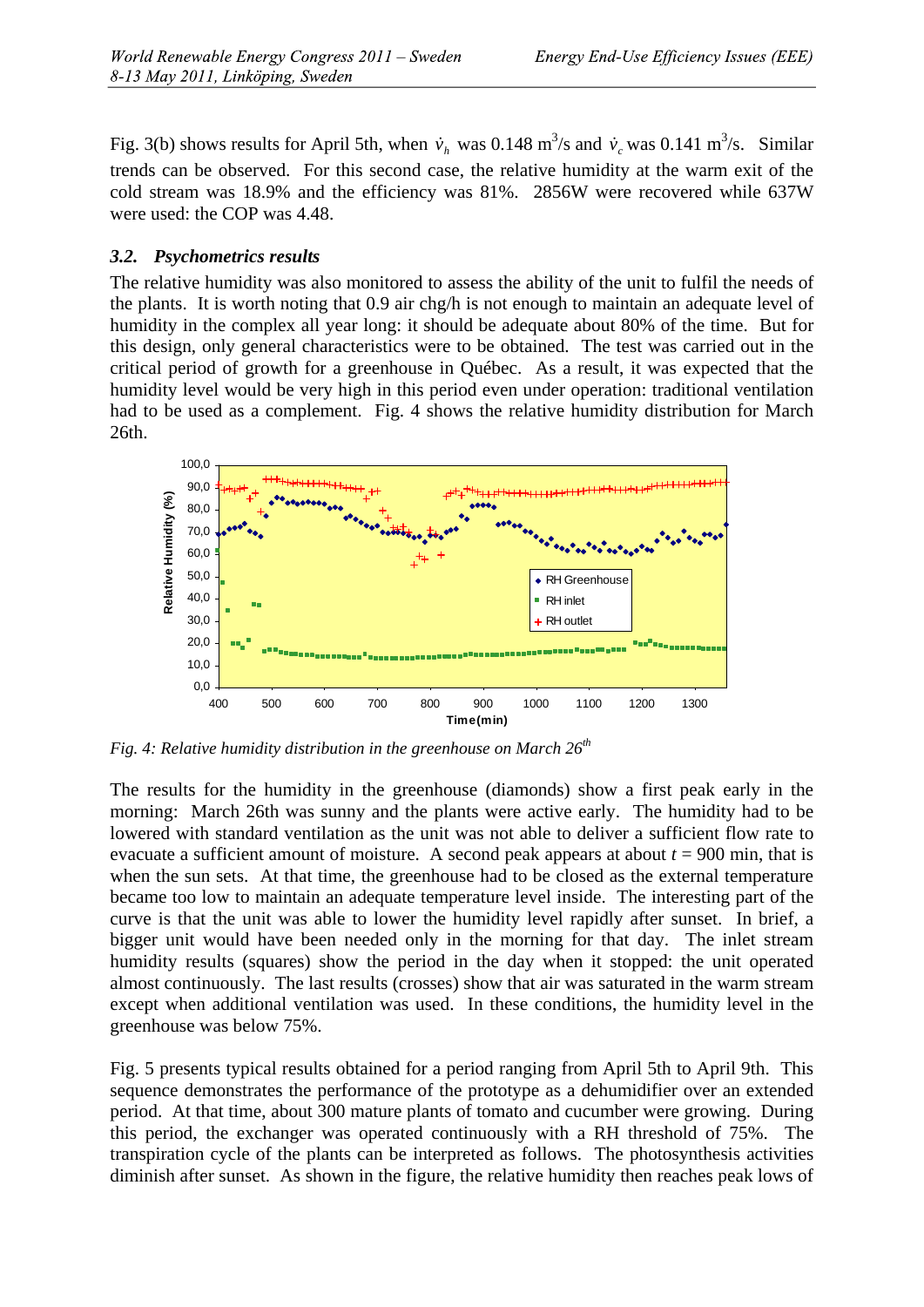about 79 to 82%. The high peaks occur at about noon with maximum relative humidity of about 90 to 91%. On an average, the relative humidity was about 85% in the greenhouse.



*Figure 5: Relative humidity distribution in the greenhouse between April 5th and 9th* 

Again, it is shown in Fig.5 that the prototype is too small to permit a total compensation for the needs of the plants: the threshold of 75%RH is never reached. This was predicted as the capacity of the exchanger is about 5 times lower than the maximum greenhouse requirement. However, these results are interesting as they permit one to compare the humidity management using the undersized unit with traditional ventilation techniques. Here, the cycles never reach 100% relative humidity which would sometimes be nearly the case with manual ventilation. This indicates that although two to five air changes/h may be needed in critical periods, the smaller unit of about one air change/h can nevertheless permit preventing relative humidity to shoot above 91%. Results from Fig.4 and 5 were used in the design of a second generation of pre-commercial units that are now undergoing a more thorough experimental testing procedure. Knowing both incoming and outgoing volumetric flow rates in conjunction with their relative humidities and temperatures, a mass balance can be performed for water vapor in the greenhouse.

## *3.3. Payback period*

Here the payback period is estimated with no account for the improvement of the crops growth with adequate level of humidity: the "real" performance of the exchanger should be better. The integrated heat recovery is used to estimate the payback with no account of the fan power as if they were used anyway to extract the moisture from the greenhouse. It has been found that the units were able to recover 9840 kW-h over the whole year which corresponds to a cost of 617\$ for gas heating and 935\$ for oil heating. As the experimental unit costs 1140\$ (calculations carried out for a production and installation of 100 per year), the simple payback period is about 1,5 year (from 1,2 to 1,9 years, without subsidy).

## **4. Conclusion**

A prototype air-air counter-flow multi-tube heat exchanger has been designed and built to meet the specific greenhouse requirements of operating in a cold climate. The uncompact design involving plastic components was retained so as to meet the following requirements: (1) low cost, CDN\$  $< 2000$  (1,5 year pay-back period); (2) ease of assembly, maintenance,